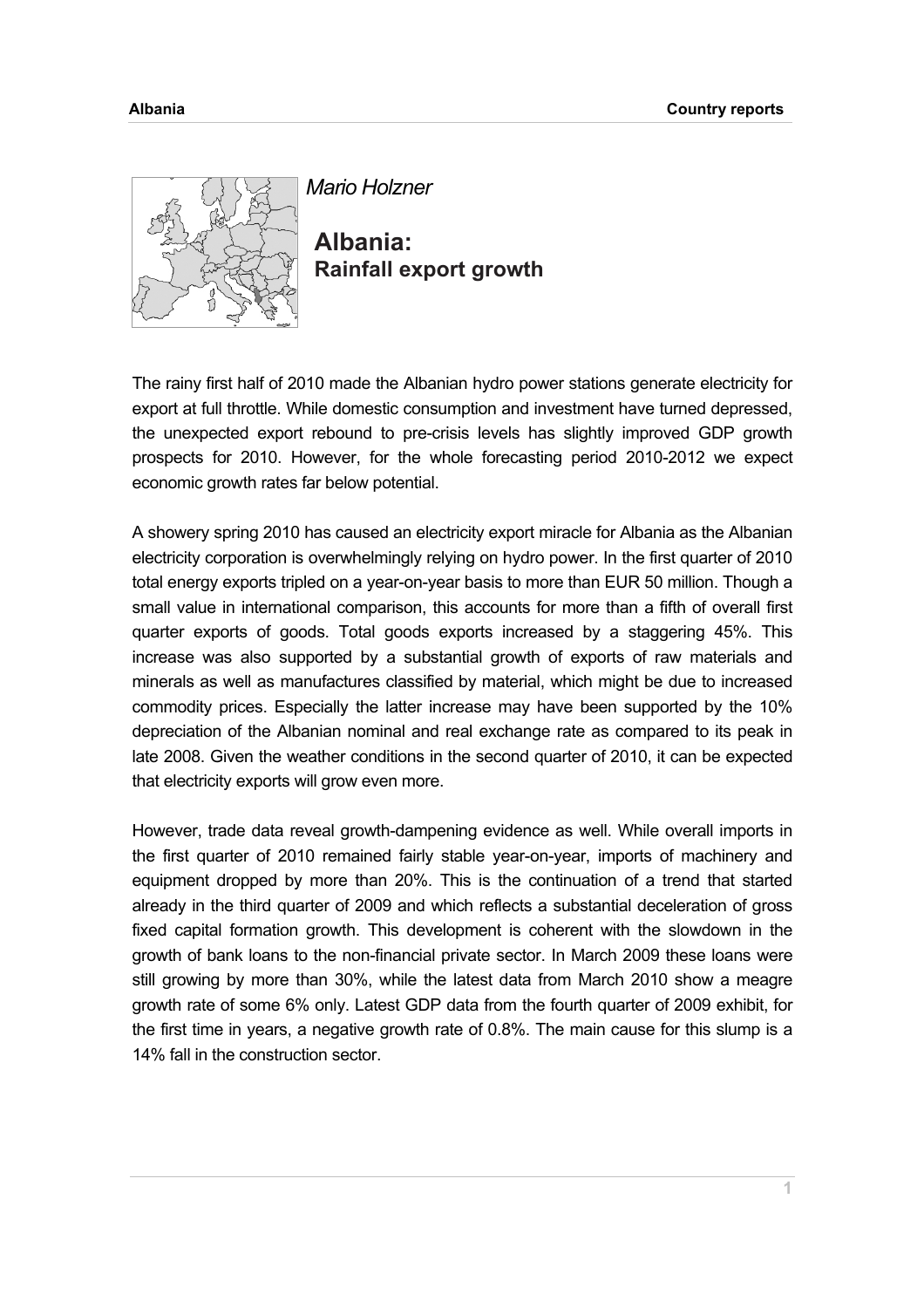The most recent official bank lending survey results seem to confirm that this trend is continuing in the first and second quarter of 2010 too. Banking experts expect for the second quarter of 2010 a decrease in businesses' demand. In particular demand for investment loans has already been falling for several consecutive quarters. Interestingly enough, demand for household loans turned positive in the first quarter and is expected to grow further in the second quarter as well. The main driving force of this increase in credit demand are households' needs to finance consumption rather than to invest in real estate. It seems that households feel the need to smooth their consumption over the business cycle as the crisis starts curbing income and employment is being reduced. Latest data from the fourth quarter of 2009 indicate a drop in total employment of nearly 8% year-onyear.

However, given the expected tightening of loan standards, dissaving to keep up household consumption will not be a viable solution for the period to come. Nevertheless one source of households' income compensation might be the increasing trend in remittances. While the first three quarters of 2009 exhibited a decline in private transfers of about 2% year-onyear, the latest available data from the fourth quarter of 2009 show a remarkable increase of 6.5%, which also increases the overall year 2009 inflow. Thus it appears that remittances act countercyclically. This is even more remarkable if one considers the longterm trend of declining remittances over the last couple of years as well as the economic situation in the two most important host countries for Albanian workers abroad, namely Greece and Italy. As rumour has it, a first wave of return migration from Greece has hit Albania but no official data are available. Nonetheless it is fair to expect household final consumption at least to stagnate in 2010 on average.

Finally, government consumption will not be a driving force for GDP in the foreseeable future either. Data on first quarter government expenditures indicate stagnation as compared to the same period of 2009. Moreover, the financing of the deficit is becoming more difficult. The government has been trying for several months, in a second attempt, to emit the country's first Eurobond ever. So far, however, it was not possible to raise the planned EUR 400 million with a maturity of up to 5 years and an interest rate of up to 7.5%. In the end it will most likely be possible to emit the bond at higher interest or to receive funds from the international financial organizations. Still, the deficit as a share in GDP will most probably drop or at least stagnate at around 6% in 2010. If international financial markets remain as risk averted as is currently the case, the Albanian government will have to drastically reduce the budget deficit in the years to come in order to keep the public debt share below 60% of GDP.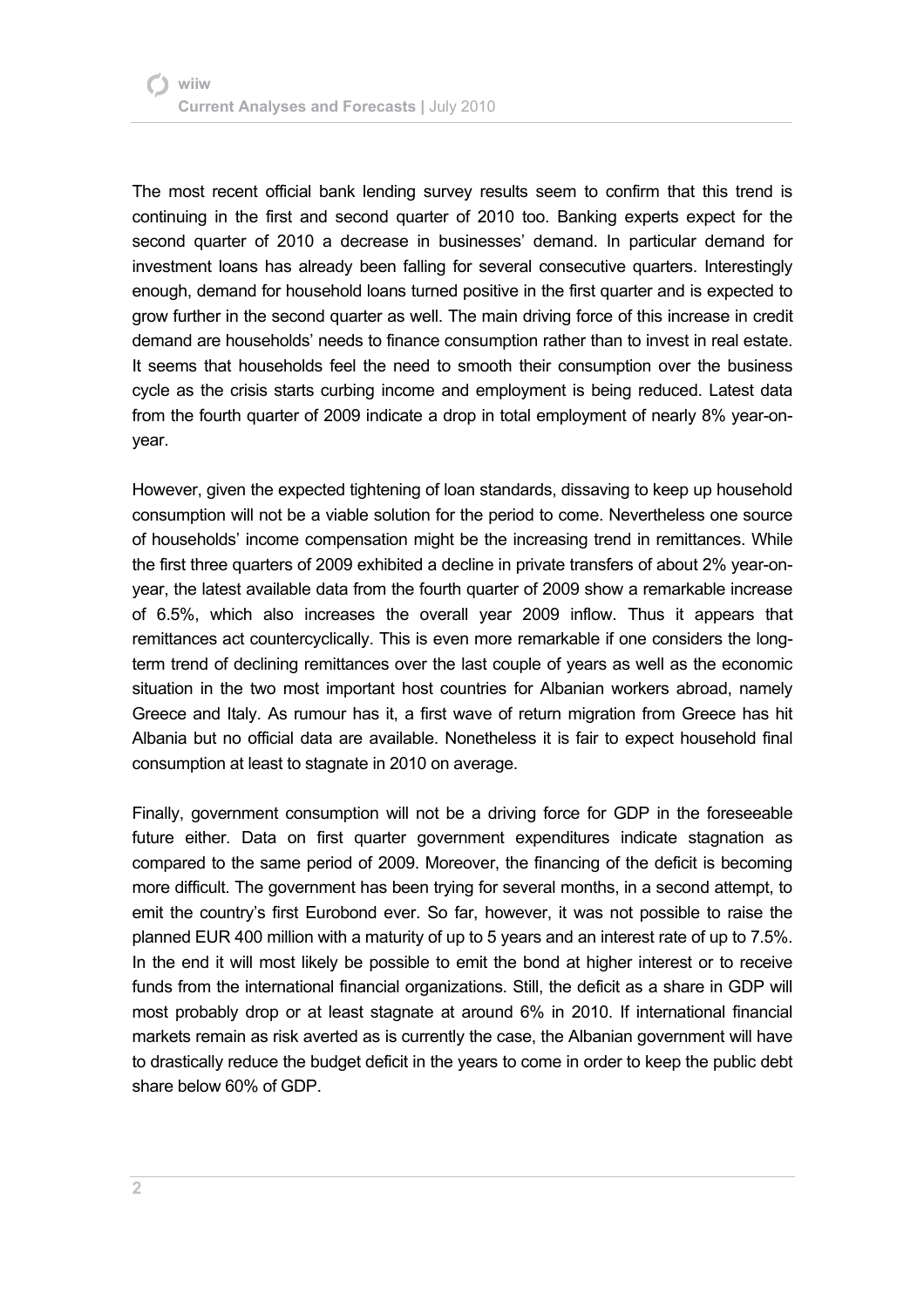Overall we expect for the year 2010 stagnating final consumption and at best only a tiny increase in investment. This tiny increase may be following the rainfall increase in energy exports as well as an increase in manufactures exports due to exchange rate depreciation. It is that improvement of the current account that makes us forecast a GDP growth rate of 1.7% for 2010. Under the assumption that the international environment starts to improve slightly in the years 2011 and 2012 we can expect a very modest improvement of household consumption and private investment. Thus we forecast a growth rate of around 2% in 2011 and 3% in 2012. These rates are only about half of the medium-run potential growth rate of Albania.